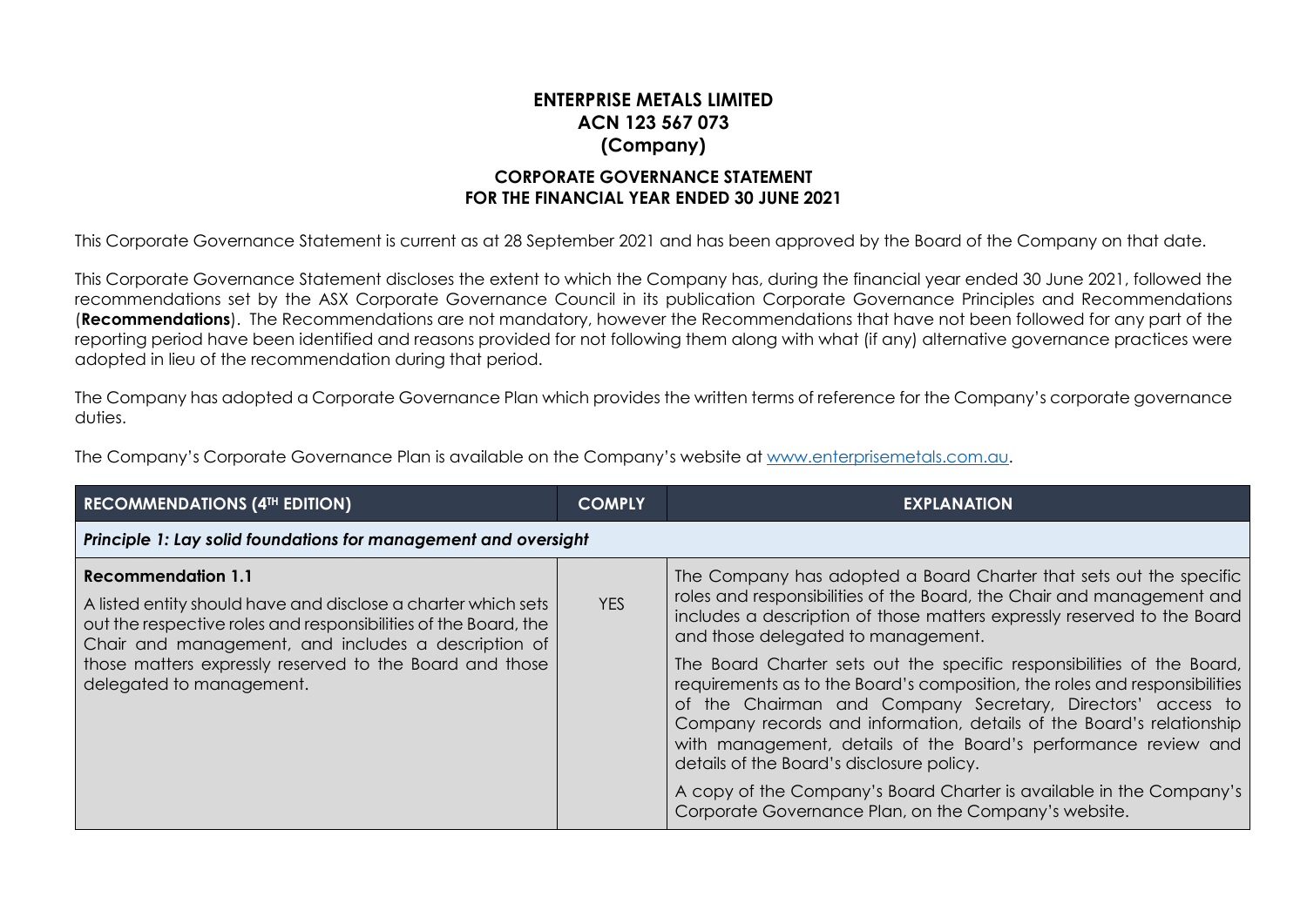| <b>RECOMMENDATIONS (4TH EDITION)</b>                                                                                                                                                                                                                                                                                                                          | <b>COMPLY</b> | <b>EXPLANATION</b>                                                                                                                                                                                                                                                                                                                                                                                                                                                                                                                                                                                                                                             |
|---------------------------------------------------------------------------------------------------------------------------------------------------------------------------------------------------------------------------------------------------------------------------------------------------------------------------------------------------------------|---------------|----------------------------------------------------------------------------------------------------------------------------------------------------------------------------------------------------------------------------------------------------------------------------------------------------------------------------------------------------------------------------------------------------------------------------------------------------------------------------------------------------------------------------------------------------------------------------------------------------------------------------------------------------------------|
| <b>Recommendation 1.2</b><br>A listed entity should:<br>(a) undertake appropriate checks before appointing a<br>person, or putting forward to security holders a<br>candidate for election, as a Director; and<br>(b) provide security holders with all material information<br>relevant to a decision on whether or not to elect or re-<br>elect a Director. | <b>YES</b>    | The Company has guidelines for the appointment and selection of<br>(a)<br>the Board in its Remuneration and Nomination Committee Charter<br>in its Corporate Governance Plan. The Company's Remuneration<br>and Nomination Committee Charter requires that prior to<br>appointing a director or recommending a new candidate for<br>election as a director that appropriate checks are undertaken as to<br>the persons character, experience, education, criminal record and<br>bankruptcy history. These checks will be undertaken in future prior to<br>appointing a new director or recommending a new candidate for<br>election as a director.             |
|                                                                                                                                                                                                                                                                                                                                                               |               | Under the Remuneration and Nomination Committee Charter in its<br>(b)<br>Corporate Governance Plan, all material information relevant to a<br>decision on whether or not to elect or re-elect a Director must be<br>provided to security holders in the Notice of Meeting containing the<br>resolution to elect or re-elect a Director. This information has been<br>included in the Company's Notice of Annual General Meeting.                                                                                                                                                                                                                               |
| <b>Recommendation 1.3</b><br>A listed entity should have a written agreement with each<br>Director and senior executive setting out the terms of their<br>appointment.                                                                                                                                                                                        | <b>YES</b>    | The Company's Remuneration and Nomination Committee Charter in its<br>Corporate Governance Plan requires the Company to ensure that each<br>Director and senior executive is a party to a written agreement with the<br>Company which sets out the terms of that Director's or senior executive's<br>appointment.<br>The Company has had written agreements with each of its new Directors<br>and senior executives for the past financial year.                                                                                                                                                                                                               |
| <b>Recommendation 1.4</b><br>The company secretary of a listed entity should be<br>accountable directly to the Board, through the Chair, on all<br>matters to do with the proper functioning of the Board.                                                                                                                                                    | <b>YES</b>    | The Board Charter in the Company's Corporate Governance Plan<br>outlines the roles, responsibility and accountability of the Company<br>Secretary. In accordance with this, the Company Secretary reports to<br>the Board through the Chairman and is responsible for (i) facilitation of<br>the flow of information between the Board and its Committees and<br>between senior executives and non-executive Directors, (ii) facilitation<br>of the induction and professional development of Directors, (iii)<br>facilitation and monitoring of the implementation of Board policies and<br>procedures and (iv) provision of advice to the Board on corporate |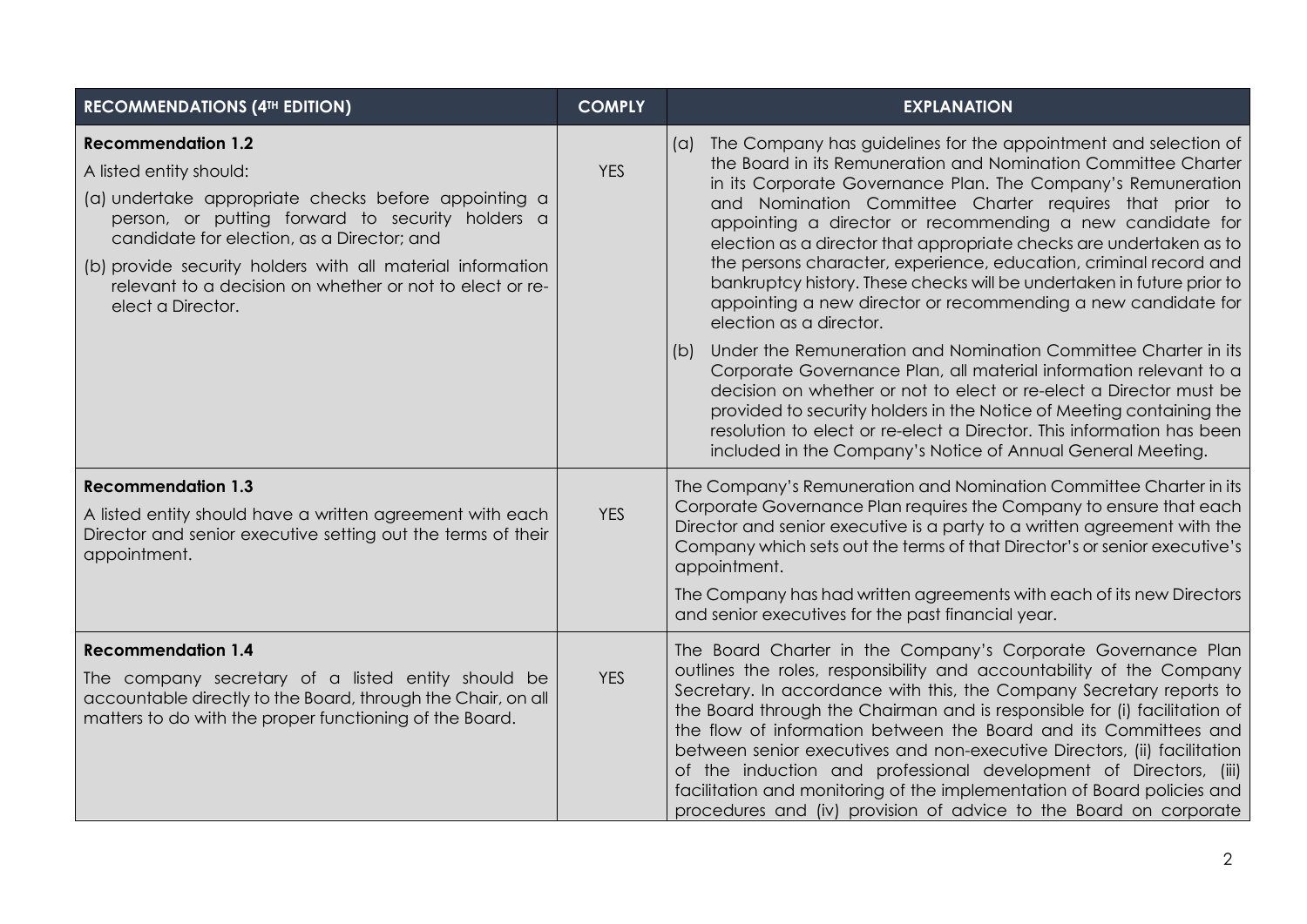| <b>RECOMMENDATIONS (4TH EDITION)</b>                                                                                                                                                                                                                                       | <b>COMPLY</b>    | <b>EXPLANATION</b>                                                                                                                                                                                                                                                                                                                |  |                                                                                                                                                                                                                                                                                                                                                   |
|----------------------------------------------------------------------------------------------------------------------------------------------------------------------------------------------------------------------------------------------------------------------------|------------------|-----------------------------------------------------------------------------------------------------------------------------------------------------------------------------------------------------------------------------------------------------------------------------------------------------------------------------------|--|---------------------------------------------------------------------------------------------------------------------------------------------------------------------------------------------------------------------------------------------------------------------------------------------------------------------------------------------------|
|                                                                                                                                                                                                                                                                            |                  | governance matters, the application of the Constitution, the ASX Listing<br>Rules and other applicable laws. All Directors have access to the<br>Company Secretary.                                                                                                                                                               |  |                                                                                                                                                                                                                                                                                                                                                   |
| <b>Recommendation 1.5</b><br>A listed entity should:                                                                                                                                                                                                                       | <b>PARTIALLY</b> | (a) The Company has adopted a Diversity Policy which provides a<br>framework for the Company to establish and achieve measurable                                                                                                                                                                                                  |  |                                                                                                                                                                                                                                                                                                                                                   |
| (a) have a diversity policy which includes requirements for<br>the Board or a relevant committee of the Board to set<br>measurable objectives for achieving gender diversity<br>and to assess annually both the objectives and the<br>entity's progress in achieving them; |                  | diversity objectives, including in respect of gender diversity. The<br>Diversity Policy allows the Board to set measurable gender diversity<br>objectives, if considered appropriate, and to assess both the<br>objectives if any have been set and the Company's progress in<br>achieving them.                                  |  |                                                                                                                                                                                                                                                                                                                                                   |
| (b) disclose that policy or a summary of it; and                                                                                                                                                                                                                           |                  | (b) The Diversity Policy is available, as part of the Corporate<br>Governance Plan, on the Company's website.                                                                                                                                                                                                                     |  |                                                                                                                                                                                                                                                                                                                                                   |
| (c) disclose as at the end of each reporting period:                                                                                                                                                                                                                       |                  | The Board did not set measurable gender diversity objectives for the                                                                                                                                                                                                                                                              |  |                                                                                                                                                                                                                                                                                                                                                   |
| the measurable objectives for achieving gender<br>(i)<br>diversity set by the Board in accordance with the<br>entity's diversity policy and its progress towards<br>achieving them; and<br>either:<br>(ii)                                                                 |                  |                                                                                                                                                                                                                                                                                                                                   |  | past financial year because the Board considered the application<br>of a measurable gender diversity objective requiring a specified<br>proportion of women on the Board and in senior executive roles<br>would, given the small size of the Company and the Board, unduly<br>limit the Company from applying the Diversity Policy as a whole and |
| (A)<br>the respective proportions of men and<br>women on the Board, in senior executive<br>positions and across the whole organisation<br>(including how the entity has defined<br>"senior executive" for these purposes); or                                              |                  | the Company's policy of appointing based on skills and merit.<br>The respective proportions of men and women on the Board, in<br>senior executive positions and across the whole organisation<br>(including how the entity has defined "senior executive" for these<br>purposes) for the past financial year is disclosed below - |  |                                                                                                                                                                                                                                                                                                                                                   |
|                                                                                                                                                                                                                                                                            |                  | Female<br>Male                                                                                                                                                                                                                                                                                                                    |  |                                                                                                                                                                                                                                                                                                                                                   |
| (B)<br>if the entity is a "relevant employer" under<br>the Workplace Gender Equality Act, the                                                                                                                                                                              |                  | 100%<br><b>Board</b><br>0%                                                                                                                                                                                                                                                                                                        |  |                                                                                                                                                                                                                                                                                                                                                   |
| entity's most recent "Gender Equality                                                                                                                                                                                                                                      |                  | Senior Executive*<br>0%<br>100%                                                                                                                                                                                                                                                                                                   |  |                                                                                                                                                                                                                                                                                                                                                   |
| Indicators", as defined in the Workplace                                                                                                                                                                                                                                   |                  | 75%<br>Whole organisation 25%                                                                                                                                                                                                                                                                                                     |  |                                                                                                                                                                                                                                                                                                                                                   |
| Gender Equality Act.                                                                                                                                                                                                                                                       |                  | * The Senior Executives for the purposes of the table above are<br>individuals at the highest level of organisational<br>the<br>management below the Board. The Senior Executives does not                                                                                                                                        |  |                                                                                                                                                                                                                                                                                                                                                   |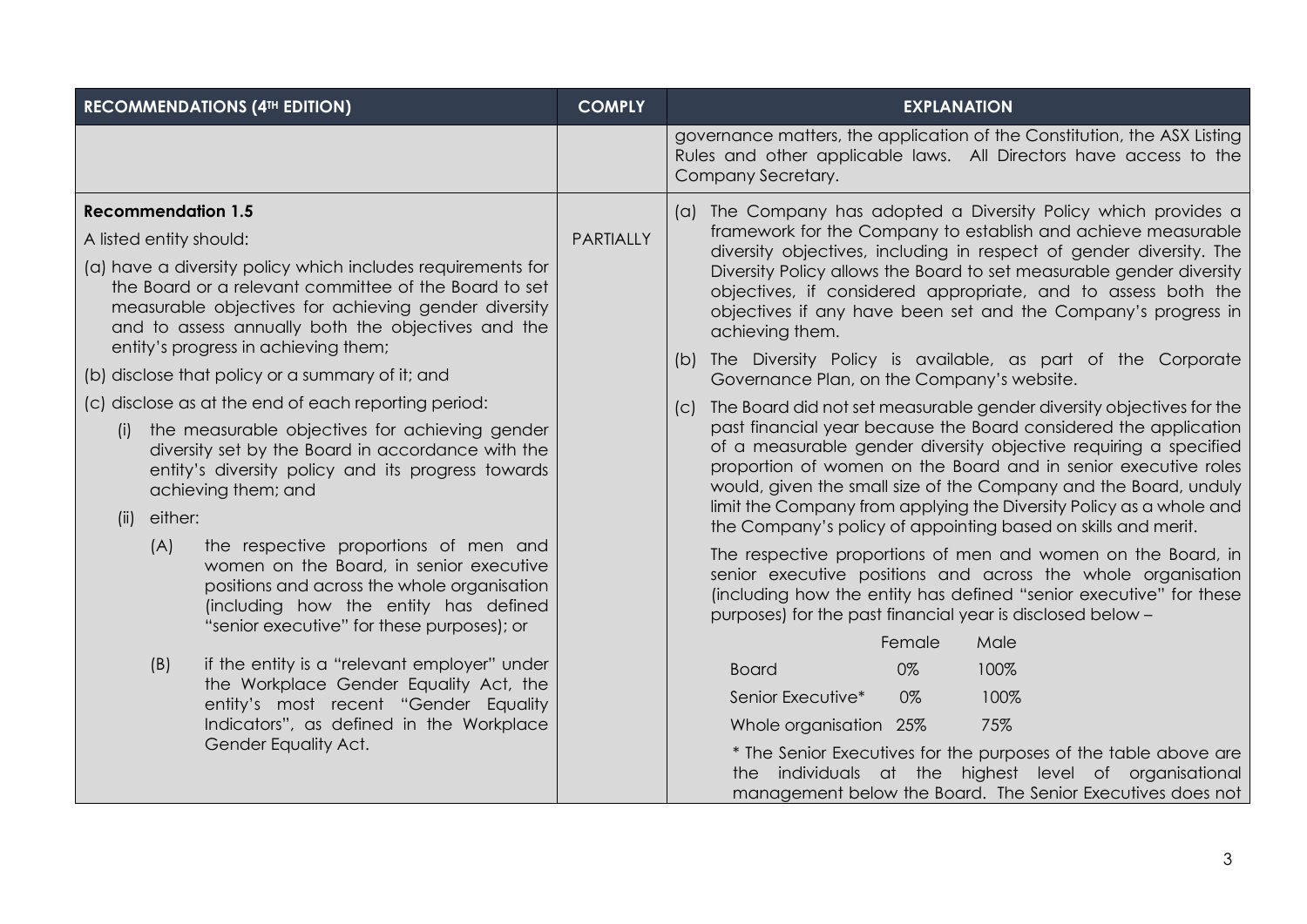| <b>RECOMMENDATIONS (4TH EDITION)</b>                                                                                                                                                                                                                                                                                                                                       | <b>COMPLY</b>    | <b>EXPLANATION</b>                                                                                                                                                                                                                                                                                                                                                                                                                                                                                                                                                                                                                                                                                                                                                                                                                                                                                                                                                                                                                                                                                                |
|----------------------------------------------------------------------------------------------------------------------------------------------------------------------------------------------------------------------------------------------------------------------------------------------------------------------------------------------------------------------------|------------------|-------------------------------------------------------------------------------------------------------------------------------------------------------------------------------------------------------------------------------------------------------------------------------------------------------------------------------------------------------------------------------------------------------------------------------------------------------------------------------------------------------------------------------------------------------------------------------------------------------------------------------------------------------------------------------------------------------------------------------------------------------------------------------------------------------------------------------------------------------------------------------------------------------------------------------------------------------------------------------------------------------------------------------------------------------------------------------------------------------------------|
|                                                                                                                                                                                                                                                                                                                                                                            |                  | include the Managing Director who is included in the 'Board'<br>calculation above.                                                                                                                                                                                                                                                                                                                                                                                                                                                                                                                                                                                                                                                                                                                                                                                                                                                                                                                                                                                                                                |
| <b>Recommendation 1.6</b><br>A listed entity should:<br>(a) have and disclose a process for periodically evaluating<br>the performance of the Board, its committees and<br>individual Directors; and<br>(b) disclose, in relation to each reporting period, whether a<br>performance evaluation was undertaken in the<br>reporting period in accordance with that process. | <b>PARTIALLY</b> | (a) The Company's Board Charter notes that the Company's<br>Remuneration and Nomination Committee (or, in its absence, the<br>Board) is responsible for evaluating the performance of the Board,<br>its committees and individual Directors and senior executives on an<br>annual basis. The process for this is set out in the Company's<br>Performance Evaluation Policy in the Corporate Governance Plan,<br>which is available on the Company's website.<br>(b) The Company's Performance Evaluation Policy in the Corporate<br>Governance Plan requires the Company to disclose whether or not<br>performance evaluations were conducted during the relevant<br>reporting period. A formal performance evaluation in respect of the<br>Board, its committees and individual Directors was not undertaken<br>during the financial year. The Chairman has informal open and<br>honest communications with each of the Directors both throughout<br>the financial year and currently whereby matters relating to<br>individual director performance, if any, are raised promptly and<br>dealt with accordingly. |
| <b>Recommendation 1.7</b><br>A listed entity should:<br>(a) have and disclose a process for periodically evaluating<br>the performance of its senior executives; and<br>(b) disclose, in relation to each reporting period, whether a<br>performance evaluation was undertaken in the<br>reporting period in accordance with that process.                                 | <b>PARTIALLY</b> | (a) The Company's Board Charter notes that the Company's<br>Remuneration and Nomination Committee (or, in its absence, the<br>Board) is responsible for evaluating the performance of senior<br>executives on an annual basis. The Company's Remuneration<br>Committee (or, in its absence, the Board) is responsible for<br>approving changes to remuneration or contract terms of the<br>Managing Director. The applicable processes for these evaluations<br>can be found in the Company's Corporate Governance Plan,<br>which is available on the Company's website.<br>The Board (excluding the Managing Director) has not completed a<br>(D)<br>performance evaluation in respect of the Managing Director for the<br>past financial year.                                                                                                                                                                                                                                                                                                                                                                  |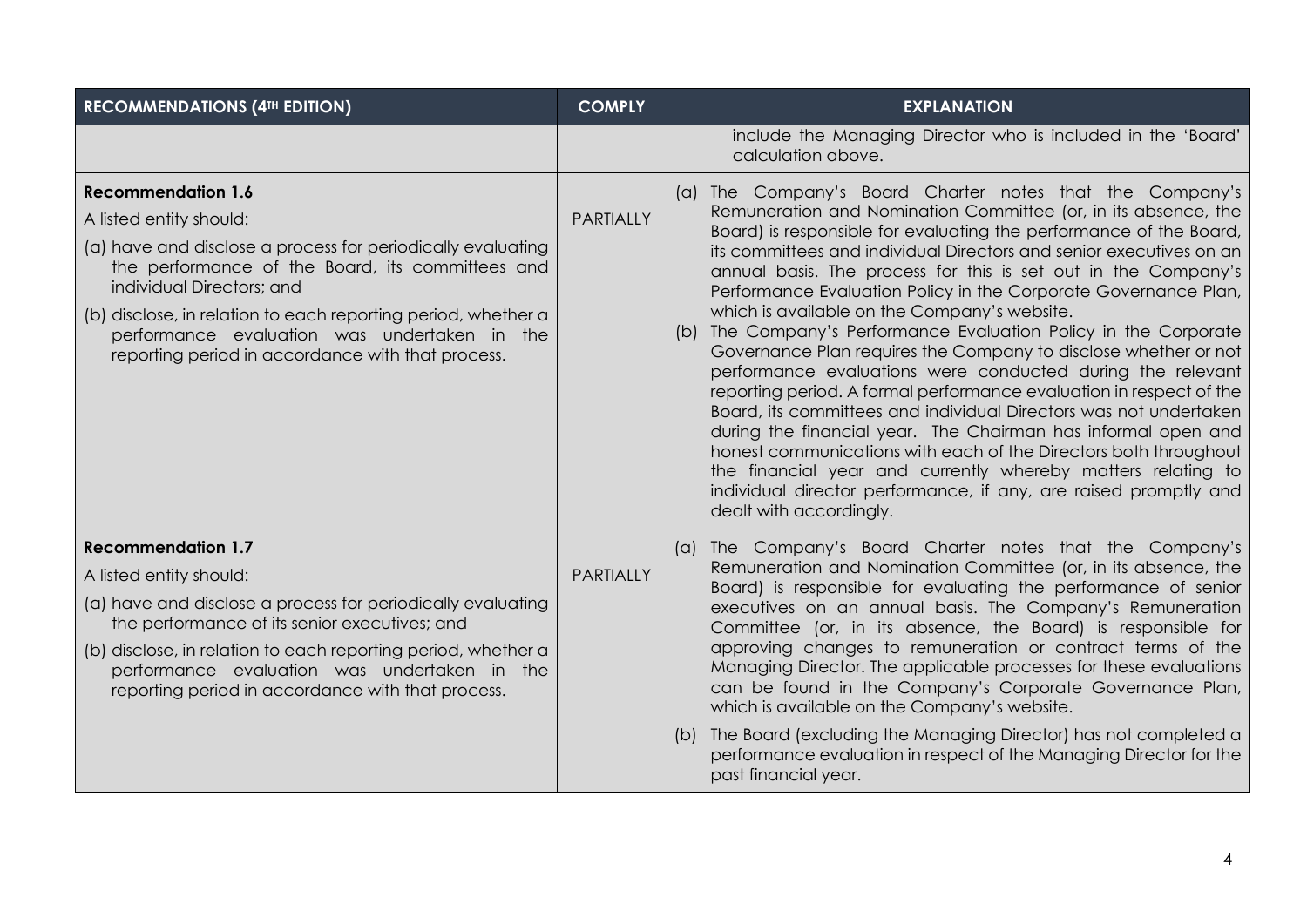| <b>RECOMMENDATIONS (4TH EDITION)</b>                                                                                                                                                                                                                                                                                                                          | <b>COMPLY</b> | <b>EXPLANATION</b>                                                                                                                                 |  |  |
|---------------------------------------------------------------------------------------------------------------------------------------------------------------------------------------------------------------------------------------------------------------------------------------------------------------------------------------------------------------|---------------|----------------------------------------------------------------------------------------------------------------------------------------------------|--|--|
| Principle 2: Structure the Board to add value                                                                                                                                                                                                                                                                                                                 |               |                                                                                                                                                    |  |  |
| <b>Recommendation 2.1</b>                                                                                                                                                                                                                                                                                                                                     |               | The Board has no formal nomination committee. Acting in its ordinary                                                                               |  |  |
| The Board of a listed entity should:                                                                                                                                                                                                                                                                                                                          | <b>NO</b>     | capacity from time to time as required, the Board carries out the process<br>of determining the need for screening and appointing new directors as |  |  |
| (a) have a nomination committee which:                                                                                                                                                                                                                                                                                                                        |               | well as succession planning. In view of the size and resources available                                                                           |  |  |
| has at least three members, a majority of whom are<br>(i)<br>independent Directors; and                                                                                                                                                                                                                                                                       |               | to the Company, it is not considered that a separate nomination<br>committee would add any substance to this process.                              |  |  |
| is chaired by an independent Director,<br>(ii)                                                                                                                                                                                                                                                                                                                |               |                                                                                                                                                    |  |  |
| and disclose:                                                                                                                                                                                                                                                                                                                                                 |               |                                                                                                                                                    |  |  |
| the charter of the committee;<br>(III)                                                                                                                                                                                                                                                                                                                        |               |                                                                                                                                                    |  |  |
| the members of the committee; and<br>(iv)                                                                                                                                                                                                                                                                                                                     |               |                                                                                                                                                    |  |  |
| as at the end of each reporting period, the number<br>(V)<br>of times the committee met throughout the period<br>and the individual attendances of the members at<br>those meetings; or                                                                                                                                                                       |               |                                                                                                                                                    |  |  |
| (b) if it does not have a nomination committee, disclose<br>that fact and the processes it employs to address Board<br>succession issues and to ensure that the Board has the<br>skills,<br>appropriate<br>balance<br>of<br>experience,<br>independence and knowledge of the entity to enable<br>it to discharge its duties and responsibilities effectively. |               |                                                                                                                                                    |  |  |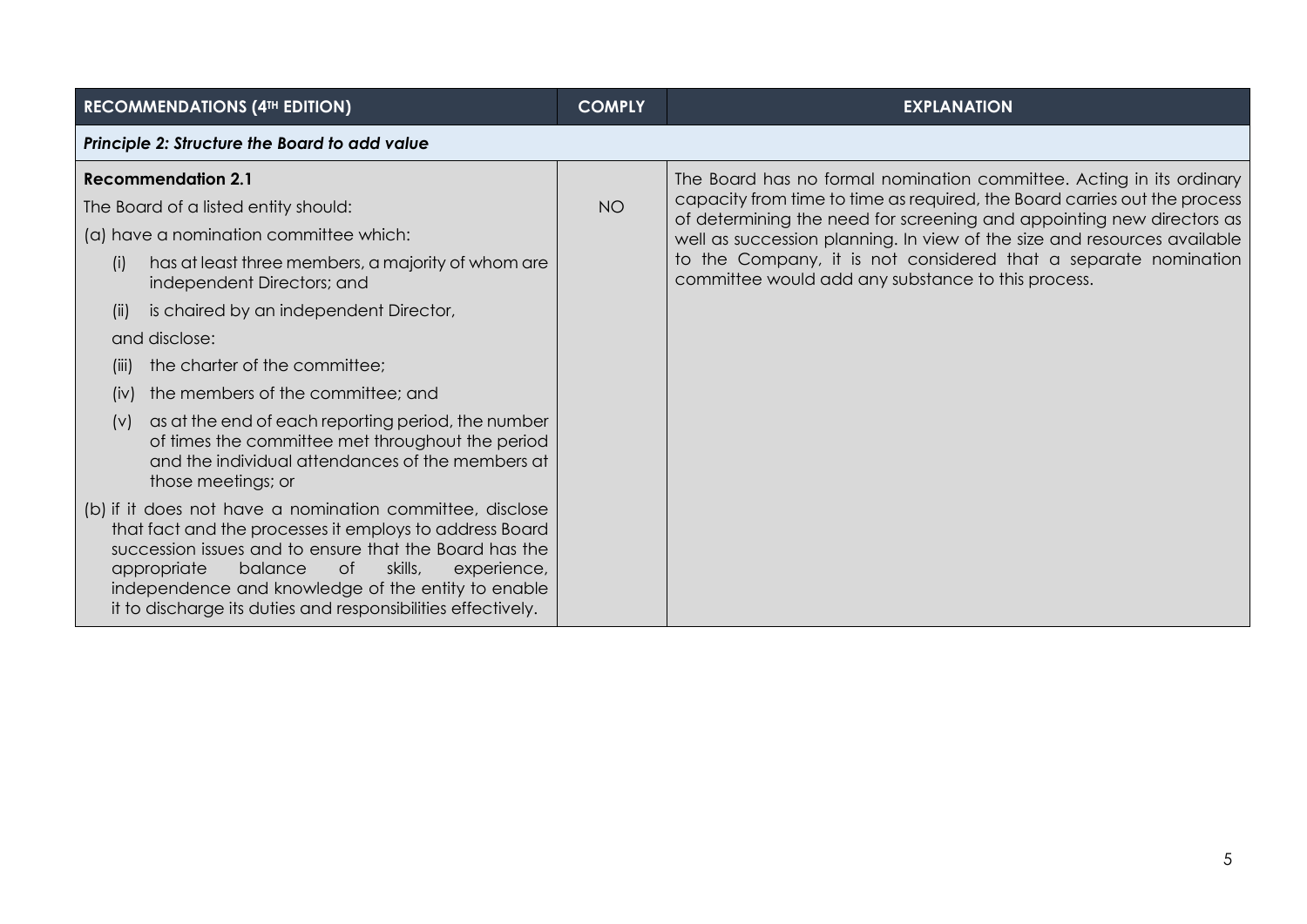| <b>RECOMMENDATIONS (4TH EDITION)</b>                                                                                                                                                                                                                                                                                                                                                                                                                                                                                                                                                                                                                                  | <b>COMPLY</b> | <b>EXPLANATION</b>                                                                                                                                                                                                                                                                                                                                                                                                                                                                                                                                                                                                                                                                                                            |
|-----------------------------------------------------------------------------------------------------------------------------------------------------------------------------------------------------------------------------------------------------------------------------------------------------------------------------------------------------------------------------------------------------------------------------------------------------------------------------------------------------------------------------------------------------------------------------------------------------------------------------------------------------------------------|---------------|-------------------------------------------------------------------------------------------------------------------------------------------------------------------------------------------------------------------------------------------------------------------------------------------------------------------------------------------------------------------------------------------------------------------------------------------------------------------------------------------------------------------------------------------------------------------------------------------------------------------------------------------------------------------------------------------------------------------------------|
| <b>Recommendation 2.2</b><br>A listed entity should have and disclose a Board skill matrix<br>setting out the mix of skills and diversity that the Board<br>currently has or is looking to achieve in its membership.                                                                                                                                                                                                                                                                                                                                                                                                                                                 | <b>YES</b>    | The Board considers that it currently possesses an appropriate mix of skills<br>for the level of Group operations. The Board consists of 3 males. The<br>Corporate Governance Plan requires the disclosure of each Board<br>member's qualifications and expertise. Details of each Director's and<br>senior executive's relevant skills and experience is available in the<br>Company's Annual Report. Candidates for Board positions are chosen<br>on skills and merit, and at this stage the Company is not seeking further<br>representation on its Board. As the Group progresses in its business cycle,<br>the Board will consider the requisite skills that will best complement the<br>Company's corporate strategies. |
| <b>Recommendation 2.3</b><br>A listed entity should disclose:<br>(a) the names of the Directors considered by the Board to<br>be independent Directors;<br>(b) if a Director has an interest, position, association or<br>relationship of the type described in Box 2.3 of the ASX<br>Corporate<br>Governance<br>Principles<br>and<br>Recommendation (3rd Edition), but the Board is of the<br>opinion that it does not compromise the independence<br>of the Director, the nature of the interest, position,<br>association or relationship in question and an<br>explanation of why the Board is of that opinion; and<br>(c) the length of service of each Director | <b>YES</b>    | (a) The Corporate Governance Plan requires the disclosure of the<br>names of Directors considered by the Board to be independent. The<br>Company has disclosed those Directors it considered to be<br>independent in its Annual Report. Only Allan Trench on the current<br>Board of Directors is considered to be independent.<br>There are no independent Directors who fall into this category.<br>(b)<br>The Company's Annual Report discloses the length of service of<br>(C)<br>each Director.                                                                                                                                                                                                                          |
| <b>Recommendation 2.4</b><br>A majority of the Board of a listed entity should be<br>independent Directors.                                                                                                                                                                                                                                                                                                                                                                                                                                                                                                                                                           | <b>YES</b>    | The Company's Board Charter requires that, where practical, the<br>majority of the Board should be independent. The Board had a majority<br>of independent directors during the period.<br>The Board considers the composition of the Board is appropriate in the<br>context of the size of the Board and the Company and the scope and<br>scale of the Company's operations.                                                                                                                                                                                                                                                                                                                                                 |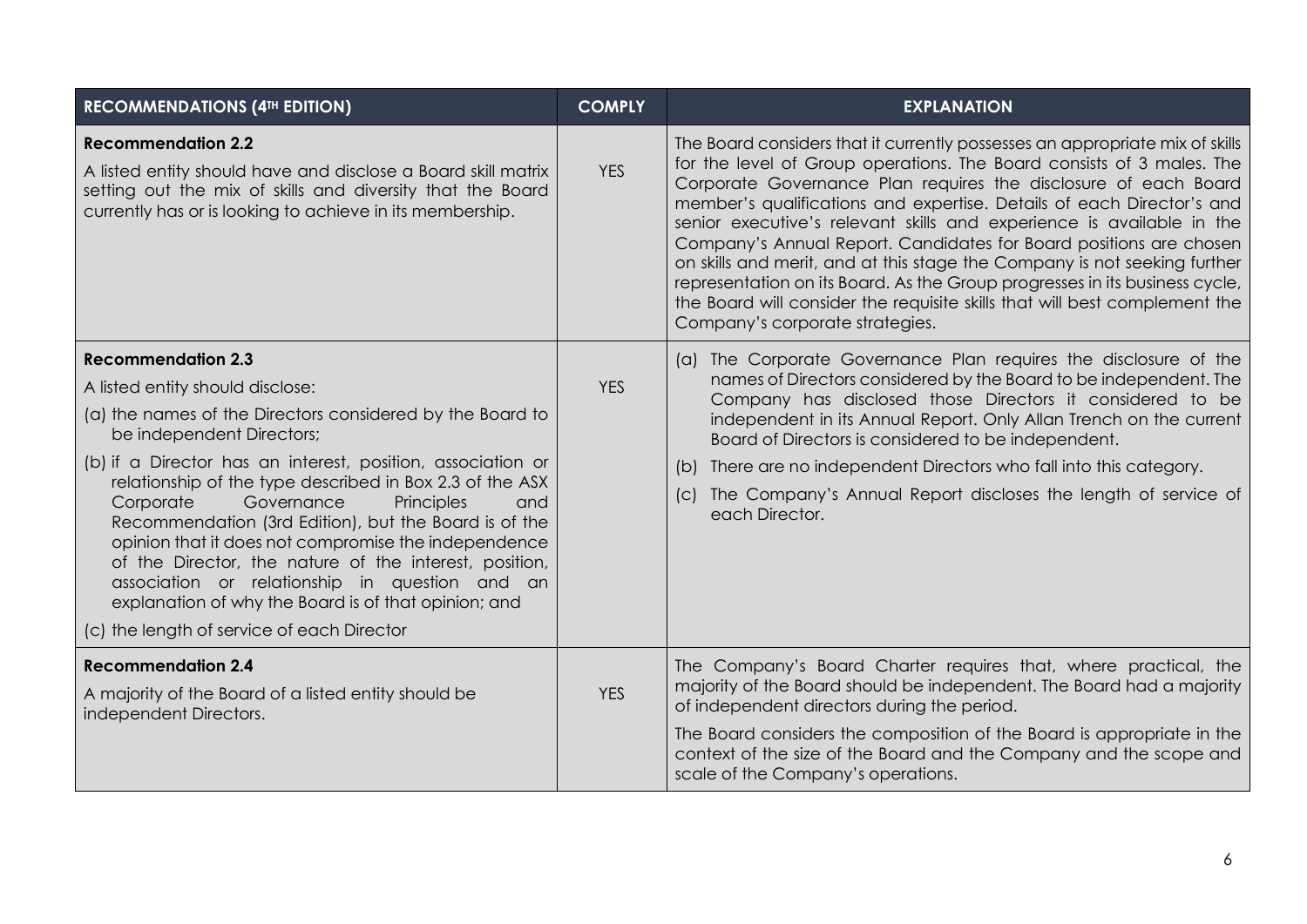| <b>RECOMMENDATIONS (4TH EDITION)</b>                                                                                                                                                                                                                                                                                   | <b>COMPLY</b> | <b>EXPLANATION</b>                                                                                                                                                                                                                                                                                                                                                                                                                      |
|------------------------------------------------------------------------------------------------------------------------------------------------------------------------------------------------------------------------------------------------------------------------------------------------------------------------|---------------|-----------------------------------------------------------------------------------------------------------------------------------------------------------------------------------------------------------------------------------------------------------------------------------------------------------------------------------------------------------------------------------------------------------------------------------------|
|                                                                                                                                                                                                                                                                                                                        |               | The Board will consider its composition in future if the the size and<br>composition of the Board and size of the Company and the scope and<br>scale of the Company's operations change.                                                                                                                                                                                                                                                |
| <b>Recommendation 2.5</b><br>The Chair of the Board of a listed entity should be an<br>independent Director and, in particular, should not be the                                                                                                                                                                      | <b>YES</b>    | The Corporate Governance Plan provides that, where practical, the<br>Chair of the Board should be an independent Director and should not<br>be the CEO.                                                                                                                                                                                                                                                                                 |
| same person as the CEO of the entity.                                                                                                                                                                                                                                                                                  |               | The current Chair of the Company, Dr A. Trench is considered an<br>independent director. He is not the CEO/Managing Director of the<br>Company.                                                                                                                                                                                                                                                                                         |
| <b>Recommendation 2.6</b><br>A listed entity should have a program for inducting new<br>providing<br>appropriate<br>professional<br>Directors and<br>development opportunities for continuing Directors to<br>develop and maintain the skills and knowledge needed to<br>perform their role as a Director effectively. | <b>YES</b>    | In accordance with the Company's Corporate Governance Plan the<br>Remuneration and Nomination Committee (or Board) is responsible for<br>approval and review of the induction program for new Directors to<br>ensure that they gain an understanding of the Company and that they<br>can effectively discharge their responsibilities. The Company Secretary<br>assists in the facilitation of inductions and professional development. |
|                                                                                                                                                                                                                                                                                                                        |               | The Company Secretary regularly provides information to the Directors<br>which may assist in their ongoing professional development.                                                                                                                                                                                                                                                                                                    |
| Principle 3: Act ethically and responsibly                                                                                                                                                                                                                                                                             |               |                                                                                                                                                                                                                                                                                                                                                                                                                                         |
| <b>Recommendation 3.1</b><br>A listed entity should articulate and disclose its values.                                                                                                                                                                                                                                | <b>YES</b>    | The Board has approved a Statement of Values and charges the<br>Directors with the responsibility of inculcating those values across the<br>Company.                                                                                                                                                                                                                                                                                    |
| <b>Recommendation 3.2</b><br>A listed entity should:<br>(a) have and disclose a code of conduct for its<br>directors, senior executives and employees; and<br>(b) ensure that the Board or a committee of the Board<br>is informed of any material breaches of that code.                                              | <b>YES</b>    | (a) The Company's Corporate Code of Conduct applies to the<br>Company's Directors, senior executives and employees.<br>(b) The Company's Corporate Code of Conduct (which forms part of<br>the Company's Corporate Governance Plan) is available on the<br>Company's website.                                                                                                                                                           |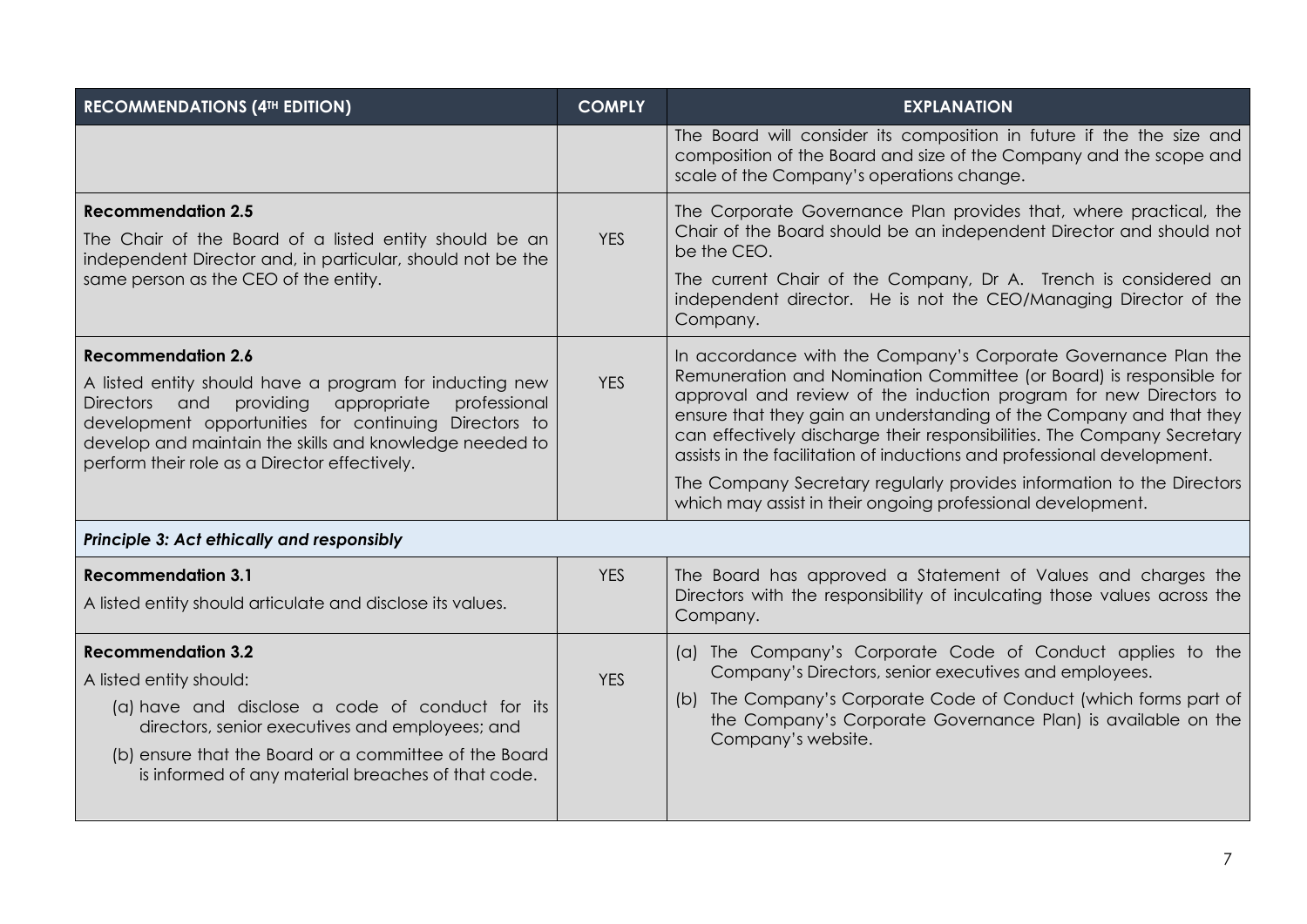| <b>RECOMMENDATIONS (4TH EDITION)</b> |                                                                                                                                  | <b>COMPLY</b> | <b>EXPLANATION</b>                                                                                                                            |
|--------------------------------------|----------------------------------------------------------------------------------------------------------------------------------|---------------|-----------------------------------------------------------------------------------------------------------------------------------------------|
| <b>Recommendation 3.3</b>            |                                                                                                                                  | <b>YES</b>    | The Board has adopted a whistleblower protection policy                                                                                       |
| A listed entity should:              |                                                                                                                                  |               |                                                                                                                                               |
|                                      | (a) have and disclose a whistleblower policy; and                                                                                |               |                                                                                                                                               |
| that policy                          | (b) ensure that the Board or a committee of the Board<br>is informed of any material incidents reported under                    |               |                                                                                                                                               |
| <b>Recommendation 3.4</b>            |                                                                                                                                  | <b>YES</b>    | The Board has adopted an anti-bribery and corruption policy                                                                                   |
| A listed entity should:              |                                                                                                                                  |               |                                                                                                                                               |
| policy; and                          | (a) have and disclose an anti-bribery and corruption                                                                             |               |                                                                                                                                               |
| that policy                          | (b) ensure that the Board or a committee of the Board<br>is informed of any material incidents reported under                    |               |                                                                                                                                               |
|                                      | Principle 4: Safeguard integrity in financial reporting                                                                          |               |                                                                                                                                               |
| <b>Recommendation 4.1</b>            |                                                                                                                                  |               | Given the Company's nature and size and current stage of its                                                                                  |
| The Board of a listed entity should: |                                                                                                                                  | <b>NO</b>     | development, the Board comprises only a minority of independent<br>directors. At this stage, the Company believes it is impractical to source |
| (a) have an audit committee which:   |                                                                                                                                  |               | additional independent directors in order to form an audit committee                                                                          |
| (i)                                  | has at least three members, all of whom are non-<br>executive Directors and a majority of whom are<br>independent Directors; and |               | with a majority of whom are independent directors.                                                                                            |
| (ii)                                 | is chaired by an independent Director, who is not<br>the Chair of the Board,                                                     |               |                                                                                                                                               |
| and disclose:                        |                                                                                                                                  |               |                                                                                                                                               |
| (iii)                                | the charter of the committee;                                                                                                    |               |                                                                                                                                               |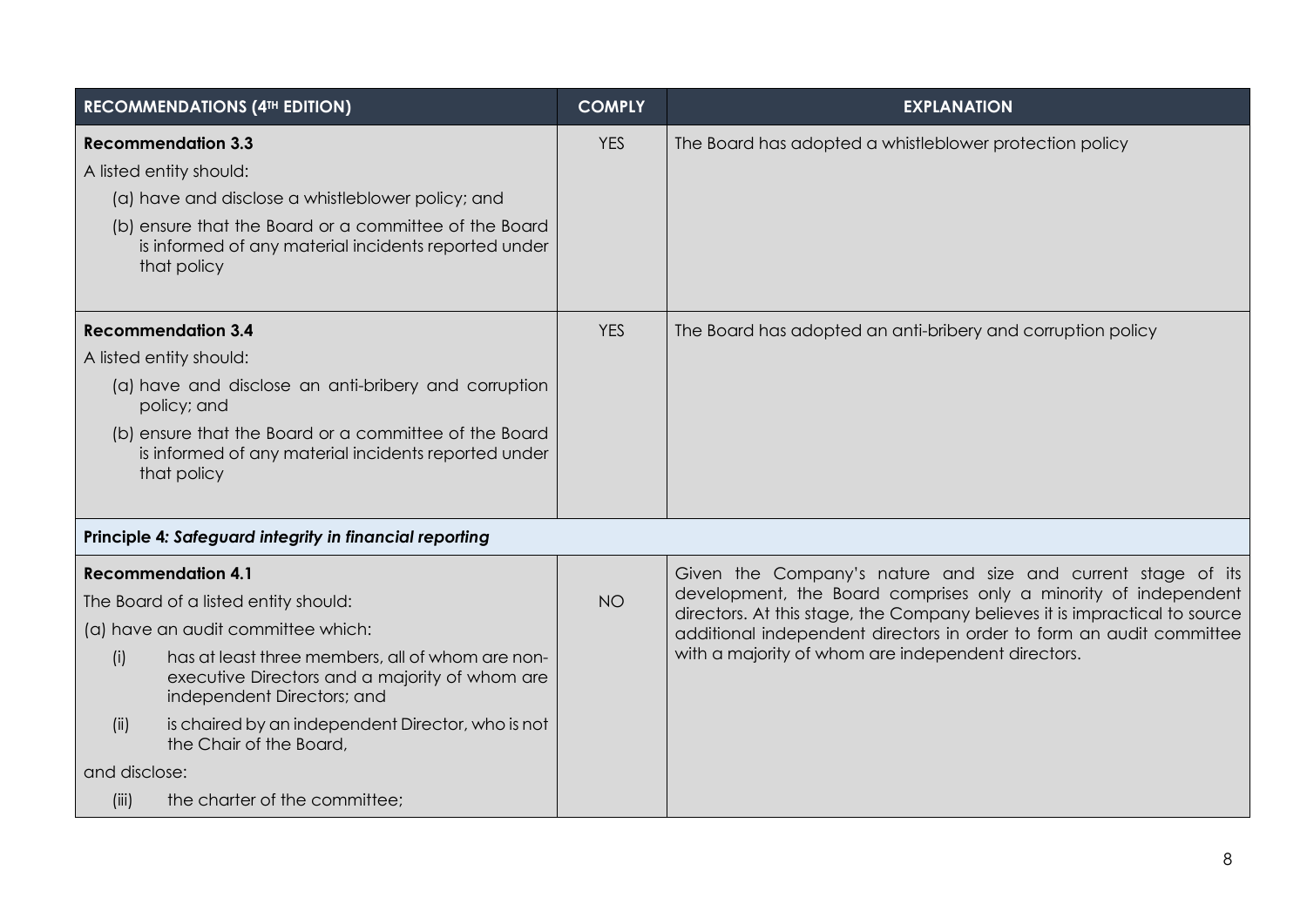| <b>RECOMMENDATIONS (4TH EDITION)</b>                                                                                                                                                                                                                                                                                                                                                                                                                                                                                                                                                | <b>COMPLY</b> | <b>EXPLANATION</b>                                                                                                                                                                                                                                                                                                            |
|-------------------------------------------------------------------------------------------------------------------------------------------------------------------------------------------------------------------------------------------------------------------------------------------------------------------------------------------------------------------------------------------------------------------------------------------------------------------------------------------------------------------------------------------------------------------------------------|---------------|-------------------------------------------------------------------------------------------------------------------------------------------------------------------------------------------------------------------------------------------------------------------------------------------------------------------------------|
| the relevant qualifications and experience of the<br>(iv)<br>members of the committee; and<br>in relation to each reporting period, the number<br>(v)                                                                                                                                                                                                                                                                                                                                                                                                                               |               |                                                                                                                                                                                                                                                                                                                               |
| of times the committee met throughout the<br>period and the individual attendances of the<br>members at those meetings; or                                                                                                                                                                                                                                                                                                                                                                                                                                                          |               |                                                                                                                                                                                                                                                                                                                               |
| (b) if it does not have an audit committee, disclose that<br>fact and the processes it employs that independently<br>verify and safeguard the integrity of its financial<br>reporting, including the processes for the appointment<br>and removal of the external auditor and the rotation of<br>the audit engagement partner.                                                                                                                                                                                                                                                      |               |                                                                                                                                                                                                                                                                                                                               |
| <b>Recommendation 4.2</b>                                                                                                                                                                                                                                                                                                                                                                                                                                                                                                                                                           |               | The Company's Board requires the CEO and CFO (or, if none, the<br>person(s) fulfilling those functions) to provide a sign off on these terms.                                                                                                                                                                                 |
| The Board of a listed entity should, before it approves the<br>entity's financial statements for a financial period, receive<br>from its CEO and CFO a declaration that the financial<br>records of the entity have been properly maintained and<br>that the financial statements comply with the appropriate<br>accounting standards and give a true and fair view of the<br>financial position and performance of the entity and that<br>the opinion has been formed on the basis of a sound system<br>of risk management and internal control which is operating<br>effectively. | <b>YES</b>    | The Company has obtained a sign off on these terms for the current<br>Annual Report and will continue to obtain the sign offs in future for each<br>statutory financial report as recommended.                                                                                                                                |
| <b>Recommendation 4.3</b><br>A listed entity should disclose its process to verify the<br>integrity of any periodic corporate report it releases to the<br>market that is not audited or reviewed by an external<br>auditor.                                                                                                                                                                                                                                                                                                                                                        | <b>YES</b>    | When preparing reports for release to the market, these reports shall be<br>prepared and reviewed by the Managing Director before being<br>presented to the Board for review and approval. Such reports shall not<br>be released to market without this review and approval process by<br>executive management and the Board. |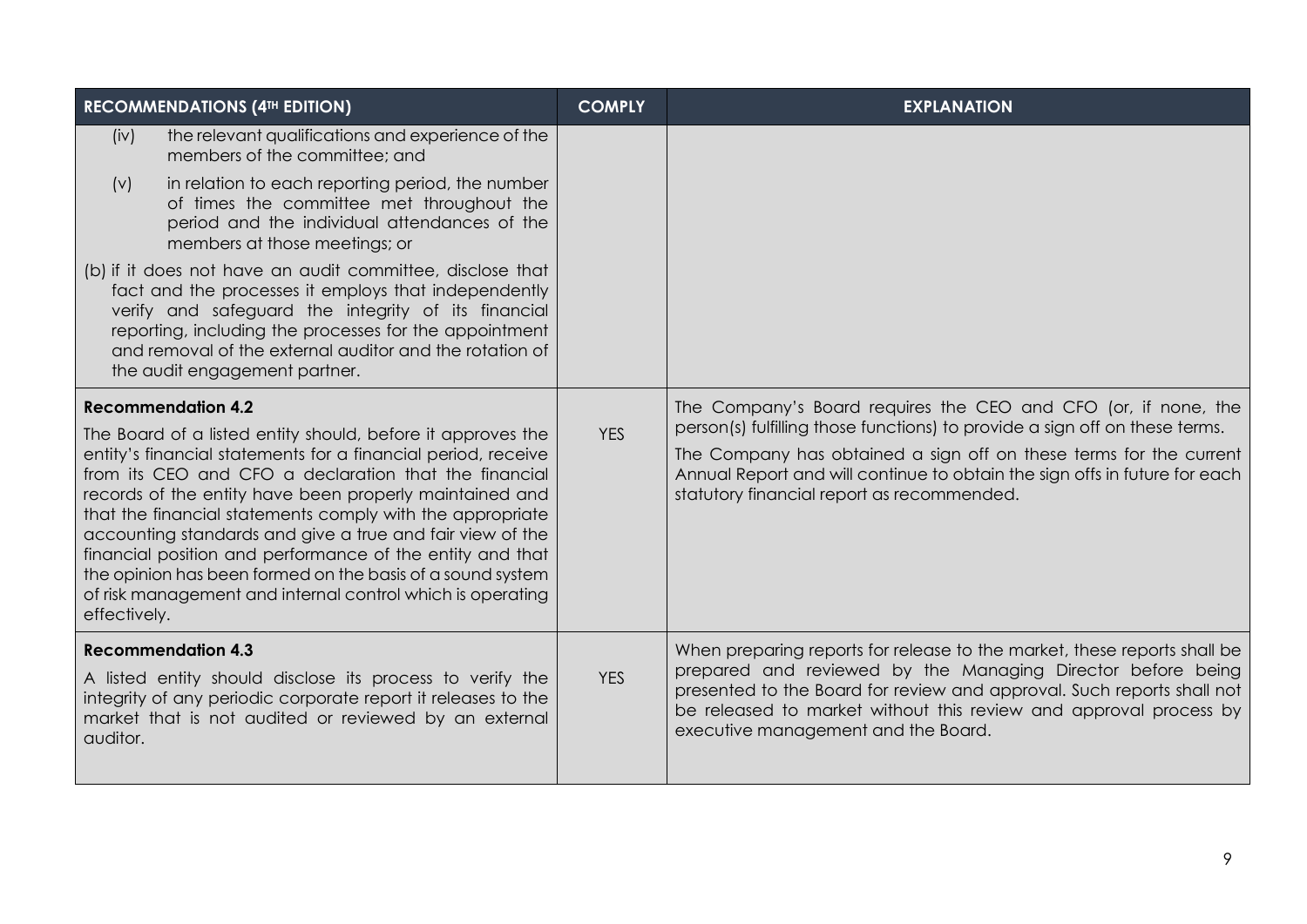| <b>RECOMMENDATIONS (4TH EDITION)</b>                                                                                                                                                                                                           | <b>COMPLY</b> | <b>EXPLANATION</b>                                                                                                                                                                                                                                                                                                                                                                                                                                                                                       |  |
|------------------------------------------------------------------------------------------------------------------------------------------------------------------------------------------------------------------------------------------------|---------------|----------------------------------------------------------------------------------------------------------------------------------------------------------------------------------------------------------------------------------------------------------------------------------------------------------------------------------------------------------------------------------------------------------------------------------------------------------------------------------------------------------|--|
| Principle 5: Make timely and balanced disclosure                                                                                                                                                                                               |               |                                                                                                                                                                                                                                                                                                                                                                                                                                                                                                          |  |
| <b>Recommendation 5.1</b><br>A listed entity should have and disclose a written policy for<br>complying with its continuous disclosure obligations under<br>ASX Listing Rule 3.1                                                               | <b>YES</b>    | (a) The Company's Corporate Governance Plan details the<br>Company's Continuous Disclosure policy.<br>(b) The Corporate Governance Plan, which incorporates the<br>Continuous Disclosure policy, is available on the Company's<br>website.                                                                                                                                                                                                                                                               |  |
| <b>Recommendation 5.2</b><br>A listed entity should ensure that its Board receives copies<br>of all material market announcements promptly after they<br>have been made.                                                                       | <b>YES</b>    | The Board has appointed the Company Secretary as the person<br>responsible for communicating with ASX and overseeing and<br>coordinating the timely disclosure of information to ASX, subject to prior<br>review and approval of all announcements by the Directors. The<br>Company Secretary ensures that the Board are aware of when any<br>announcement is due to go out and when the confirmation of release is<br>received by the ASX, the Company Secretary promptly forwards this to<br>the Board |  |
| <b>Recommendation 5.3</b><br>A listed entity that gives a new and substantive investor or<br>analyst presentation should release a copy of the<br>presentation materials on the ASX Market Announcements<br>Platform ahead of the presentation | <b>YES</b>    | The Board has appointed the Company Secretary as the person<br>responsible for communicating with ASX and overseeing and<br>coordinating the timely disclosure of information to ASX, subject to prior<br>review and approval of all announcements by the Directors. The<br>Company Secretary ensures any substantive presentations are released<br>to the ASX Market Announcements Platform ahead of the presentation<br>and in accordance with the Continuous Disclosure Policy of the<br>Company.     |  |
| Principle 6: Respect the rights of security holders                                                                                                                                                                                            |               |                                                                                                                                                                                                                                                                                                                                                                                                                                                                                                          |  |
| <b>Recommendation 6.1</b><br>A listed entity should provide information about itself and its<br>governance to investors via its website.                                                                                                       | <b>YES</b>    | Information about the Company and its governance including the<br>Corporate Governance Plan, Board Skills Matrix and the Corporate<br>Governance Statement is available in the Corporate Governance page<br>on the Company's website.                                                                                                                                                                                                                                                                    |  |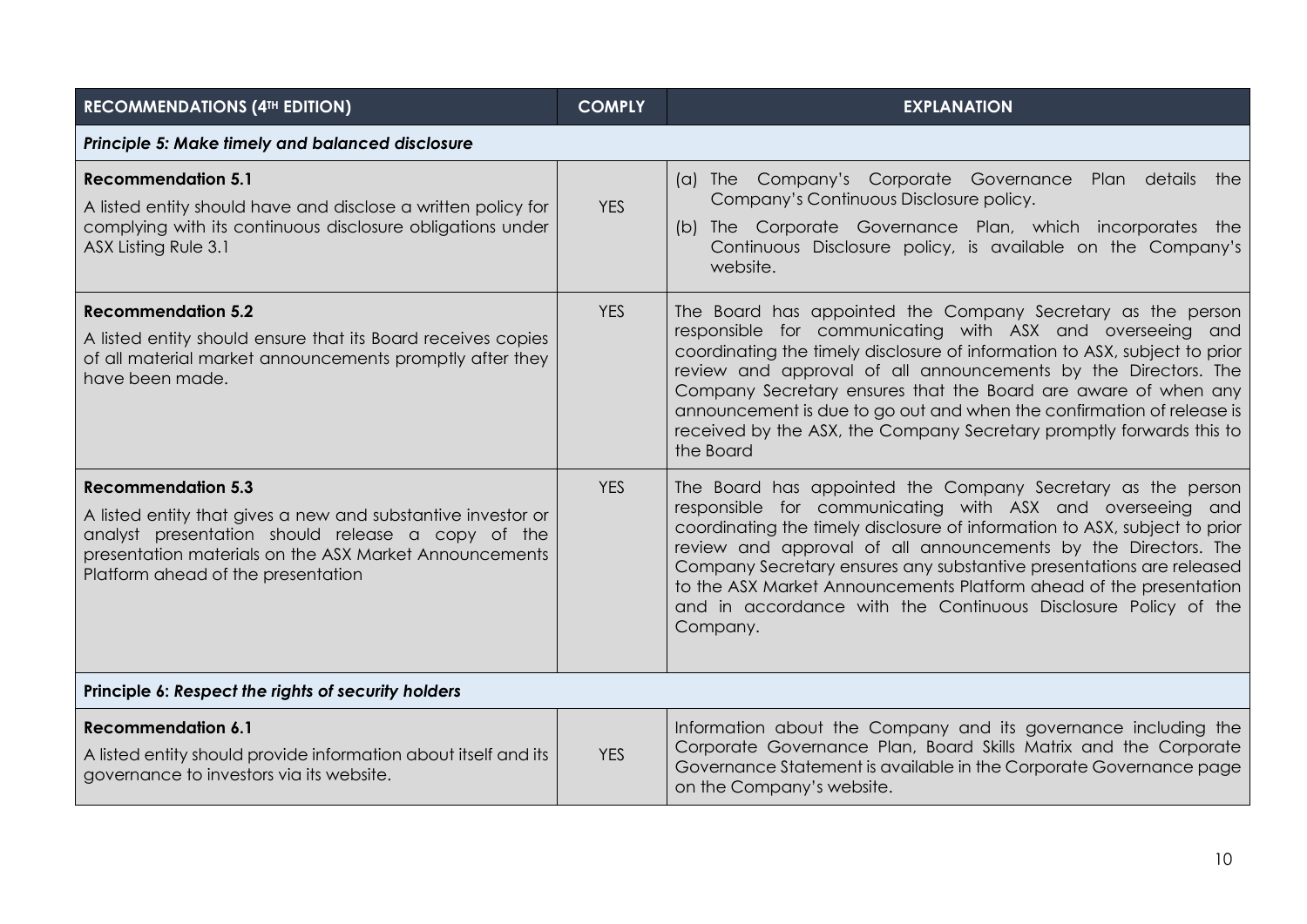| <b>RECOMMENDATIONS (4TH EDITION)</b>                                                                                                                                                                        | <b>COMPLY</b> | <b>EXPLANATION</b>                                                                                                                                                                                                                                                                                                                                                                                                                                                                                                                                                                                                                                                                                                                                                                                                                                                                                                                                           |
|-------------------------------------------------------------------------------------------------------------------------------------------------------------------------------------------------------------|---------------|--------------------------------------------------------------------------------------------------------------------------------------------------------------------------------------------------------------------------------------------------------------------------------------------------------------------------------------------------------------------------------------------------------------------------------------------------------------------------------------------------------------------------------------------------------------------------------------------------------------------------------------------------------------------------------------------------------------------------------------------------------------------------------------------------------------------------------------------------------------------------------------------------------------------------------------------------------------|
| <b>Recommendation 6.2</b><br>A listed entity should design and implement an investor<br>relations program to facilitate<br>effective<br>two-way<br>communication with investors.                            | <b>YES</b>    | The Company's Corporate Governance Plan has a Shareholder<br>Communications Strategy and states that the Board of the Company<br>aims to ensure that the shareholders are informed of all major<br>developments affecting the Company's state of affairs. The Board is<br>committed to open and accessible communication with holders of the<br>Disclosure of information<br>Company's securities.<br>and<br>other<br>communication is made as appropriate by mail or email. Security<br>holders are given the option to receive communication from, and send<br>communications to, the Board and its security registry electronically. The<br>Company's security holder communications strategy aims to promote<br>and facilitate effective two-way communication with investors. The<br>Shareholder Communications Strategy outlines a range of ways in which<br>information is communicated to shareholders and is available on the<br>Company's website. |
| <b>Recommendation 6.3</b><br>A listed entity should disclose the policies and processes it<br>has in place to facilitate and encourage participation at<br>meetings of security holders.                    | <b>YES</b>    | Shareholders are encouraged to participate at all general meetings and<br>AGMs of the Company. The Notices of Shareholder Meetings include a<br>statement that all Shareholders are encouraged to attend and<br>participate in the meetings.                                                                                                                                                                                                                                                                                                                                                                                                                                                                                                                                                                                                                                                                                                                 |
| <b>Recommendation 6.4</b><br>A listed entity should ensure that all substantive resolutions<br>at a meeting of security holders are decided by a poll<br>rather than by a show of hands                     | <b>YES</b>    | The Company conducts a poll at meetings of security holders to decide<br>each resolution                                                                                                                                                                                                                                                                                                                                                                                                                                                                                                                                                                                                                                                                                                                                                                                                                                                                     |
| <b>Recommendation 6.5</b><br>A listed entity should give security holders the option to<br>receive communications from, and send communications<br>to, the entity and its security registry electronically. | <b>YES</b>    | The security holder communication strategy provides security holders<br>with the option to receive communication from, and send<br>communications to, the Board and its security registry electronically.<br>All information provided to the ASX is immediately posted on the<br>Company's website.<br>Shareholder queries are referred to the Company Secretary in the first<br>instance.                                                                                                                                                                                                                                                                                                                                                                                                                                                                                                                                                                   |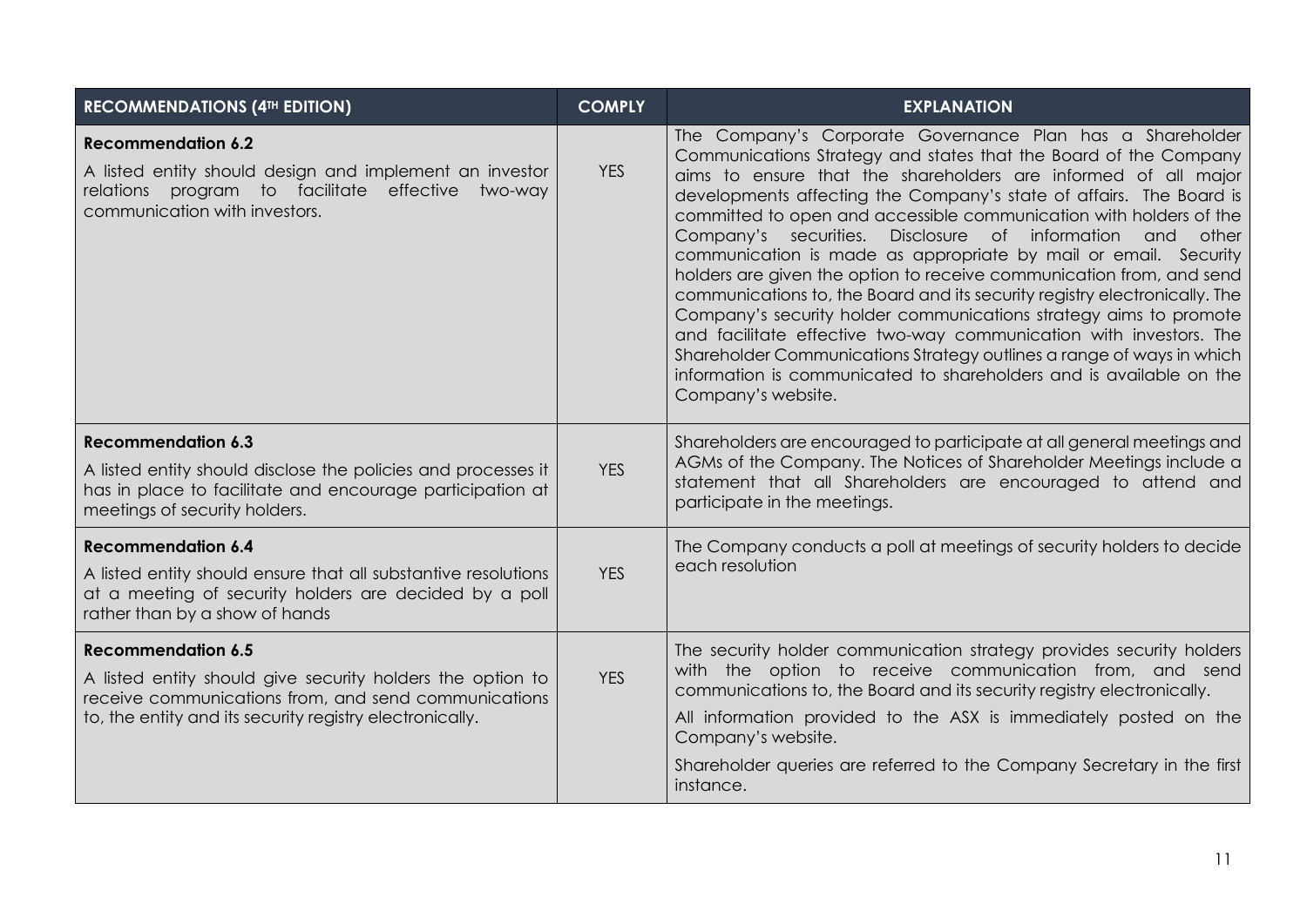|            | <b>RECOMMENDATIONS (4TH EDITION)</b>                                                                                                                                             | <b>COMPLY</b> | <b>EXPLANATION</b>                                                                                                                                                                                                       |
|------------|----------------------------------------------------------------------------------------------------------------------------------------------------------------------------------|---------------|--------------------------------------------------------------------------------------------------------------------------------------------------------------------------------------------------------------------------|
|            | Principle 7: Recognise and manage risk                                                                                                                                           |               |                                                                                                                                                                                                                          |
|            | <b>Recommendation 7.1</b><br>The Board of a listed entity should:                                                                                                                | <b>NO</b>     | The Board comprises a majority of independent directors, however, the<br>Company does not have a formalised risk committee the Board<br>recognises its responsibility for identifying areas of significant business risk |
| of which:  | (a) have a committee or committees to oversee risk, each                                                                                                                         |               | and for ensuring that arrangements are in place for adequately<br>managing these risks. This issue is regularly reviewed at Board meetings                                                                               |
| (i)        | has at least three members, a majority of whom<br>are independent Directors; and                                                                                                 |               | and risk management culture is encouraged amongst employees and<br>contractors.                                                                                                                                          |
| (ii)       | is chaired by an independent Director,                                                                                                                                           |               |                                                                                                                                                                                                                          |
|            | and disclose:                                                                                                                                                                    |               |                                                                                                                                                                                                                          |
| (iii)      | the charter of the committee;                                                                                                                                                    |               |                                                                                                                                                                                                                          |
| (iv)       | the members of the committee; and                                                                                                                                                |               |                                                                                                                                                                                                                          |
| (v)        | as at the end of each reporting period, the<br>number of times the committee met throughout<br>the period and the individual attendances of<br>the members at those meetings; or |               |                                                                                                                                                                                                                          |
| framework. | (b) if it does not have a risk committee or committees that<br>satisfy (a) above, disclose that fact and the process it<br>employs for overseeing the entity's risk management   |               |                                                                                                                                                                                                                          |
|            | <b>Recommendation 7.2</b>                                                                                                                                                        |               | No formal risk management review occurred during the financial year.                                                                                                                                                     |
|            | The Board or a committee of the Board should:                                                                                                                                    | <b>NO</b>     |                                                                                                                                                                                                                          |
|            | (a) review the entity's risk management framework with<br>management at least annually to satisfy itself that it<br>continues to be sound; and                                   |               |                                                                                                                                                                                                                          |
|            | (b) disclose in relation to each reporting period, whether<br>such a review has taken place.                                                                                     |               |                                                                                                                                                                                                                          |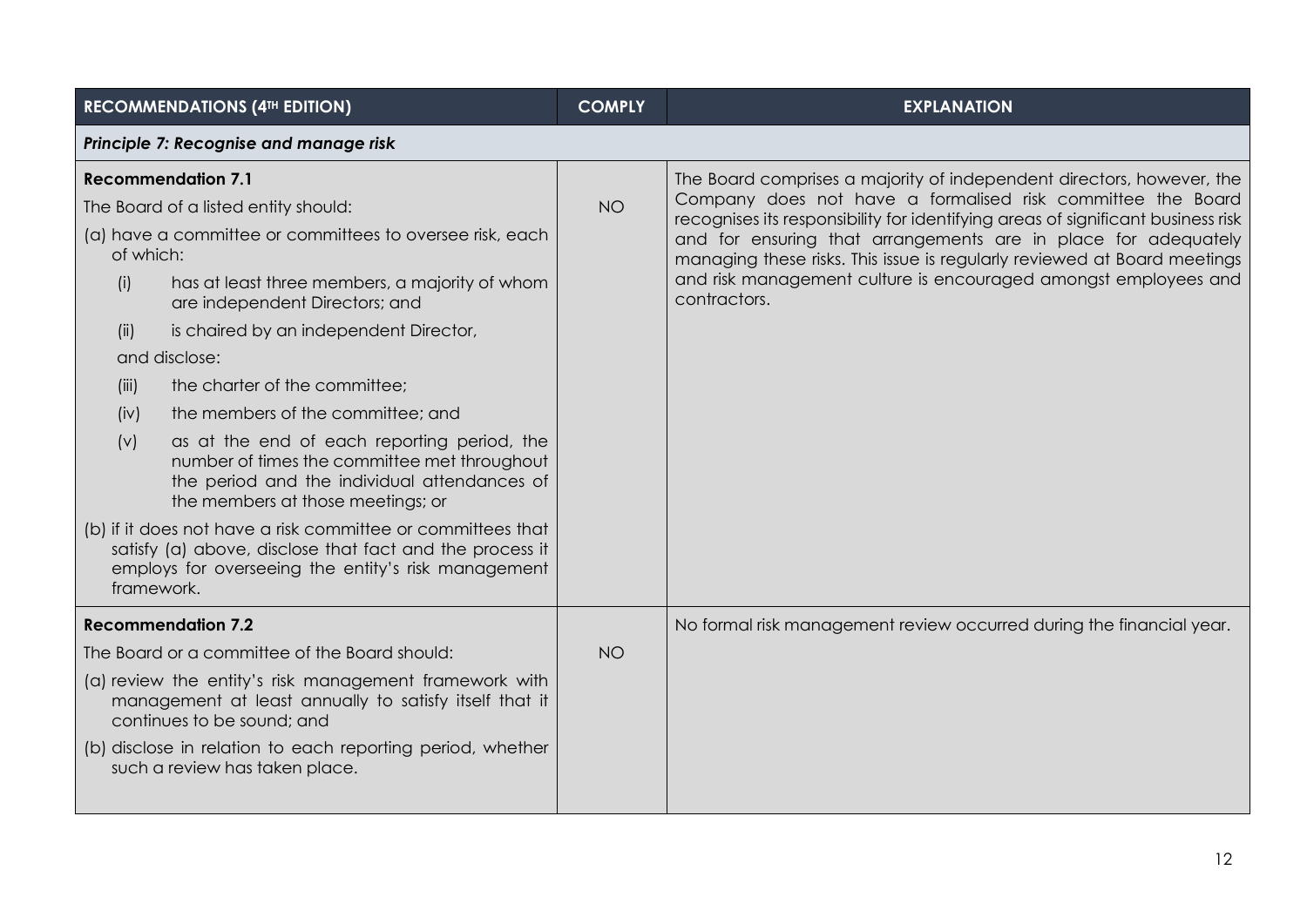| <b>RECOMMENDATIONS (4TH EDITION)</b>                                                                                                                                                                                                                                                                                                                                                                | <b>COMPLY</b>    | <b>EXPLANATION</b>                                                                                                                                                                                                                                                                                                                                                                                                                                                                                                                                                                                                                                                                                                                                 |  |
|-----------------------------------------------------------------------------------------------------------------------------------------------------------------------------------------------------------------------------------------------------------------------------------------------------------------------------------------------------------------------------------------------------|------------------|----------------------------------------------------------------------------------------------------------------------------------------------------------------------------------------------------------------------------------------------------------------------------------------------------------------------------------------------------------------------------------------------------------------------------------------------------------------------------------------------------------------------------------------------------------------------------------------------------------------------------------------------------------------------------------------------------------------------------------------------------|--|
| <b>Recommendation 7.3</b><br>A listed entity should disclose:<br>(a) if it has an internal audit function, how the function is<br>structured and what role it performs; or<br>(b) if it does not have an internal audit function, that fact<br>and the processes it employs for evaluating and<br>continually improving the effectiveness of its risk<br>management and internal control processes. | <b>PARTIALLY</b> | (a) The Board believes the Company is not of a size to justify having an<br>internal audit function for efficiency purposes but will monitor the<br>need for an internal audit function as the size of the Company and<br>its operations grow having regard to the size, location and<br>complexity of the Company's operations.<br>The Company did not have an internal audit function for the past<br>(b)<br>financial year. The Board as a whole is ultimately responsible for<br>establishing and reviewing the Company's policies on risk profile,<br>oversight and management and satisfying itself that management<br>has developed and implemented a sound system of risk<br>management and internal control.                              |  |
| <b>Recommendation 7.4</b><br>A listed entity should disclose whether it has any material<br>exposure to economic, environmental and social<br>sustainability risks and, if it does, how it manages or intends<br>to manage those risks.                                                                                                                                                             | <b>YES</b>       | The Company's Corporate Governance Plan states the risk<br>management policies and procedures shall include a procedure to<br>determine whether the Company has a material exposure to economic,<br>environmental and social sustainability risks and if it does, a policy to<br>manage those risks. The Board assists management to determine<br>whether the Company has any material exposure to economic,<br>environmental and social sustainability risks and, if it does, how it<br>manages or intends to manage those risks. The Company discloses this<br>information in its Annual Report and on its ASX website as part of its<br>continuous disclosure obligations.                                                                      |  |
| Principle 8: Remunerate fairly and responsibly                                                                                                                                                                                                                                                                                                                                                      |                  |                                                                                                                                                                                                                                                                                                                                                                                                                                                                                                                                                                                                                                                                                                                                                    |  |
| <b>Recommendation 8.1</b><br>The Board of a listed entity should:<br>(a) have a remuneration committee which:<br>has at least three members, a majority of whom<br>(i)<br>are independent Directors; and<br>is chaired by an independent Director,<br>(ii)<br>and disclose:                                                                                                                         | <b>PARTIALLY</b> | The Company does not consider it appropriate to have a sub-committee<br>of the Board to consider remuneration matters. Remuneration levels are<br>determined by the Board on an individual basis, the size of the Company<br>making individual assessment more appropriate than formal<br>remuneration policies. In doing so, the Board seeks to retain professional<br>services as is required, at reasonable market rates, and seeks external<br>advice and market comparisons where necessary. Acting in its ordinary<br>capacity, the Board periodically carries out the process of considering<br>and determining performance issues including the identification of<br>matters that may have a material effect on the price of the Company's |  |